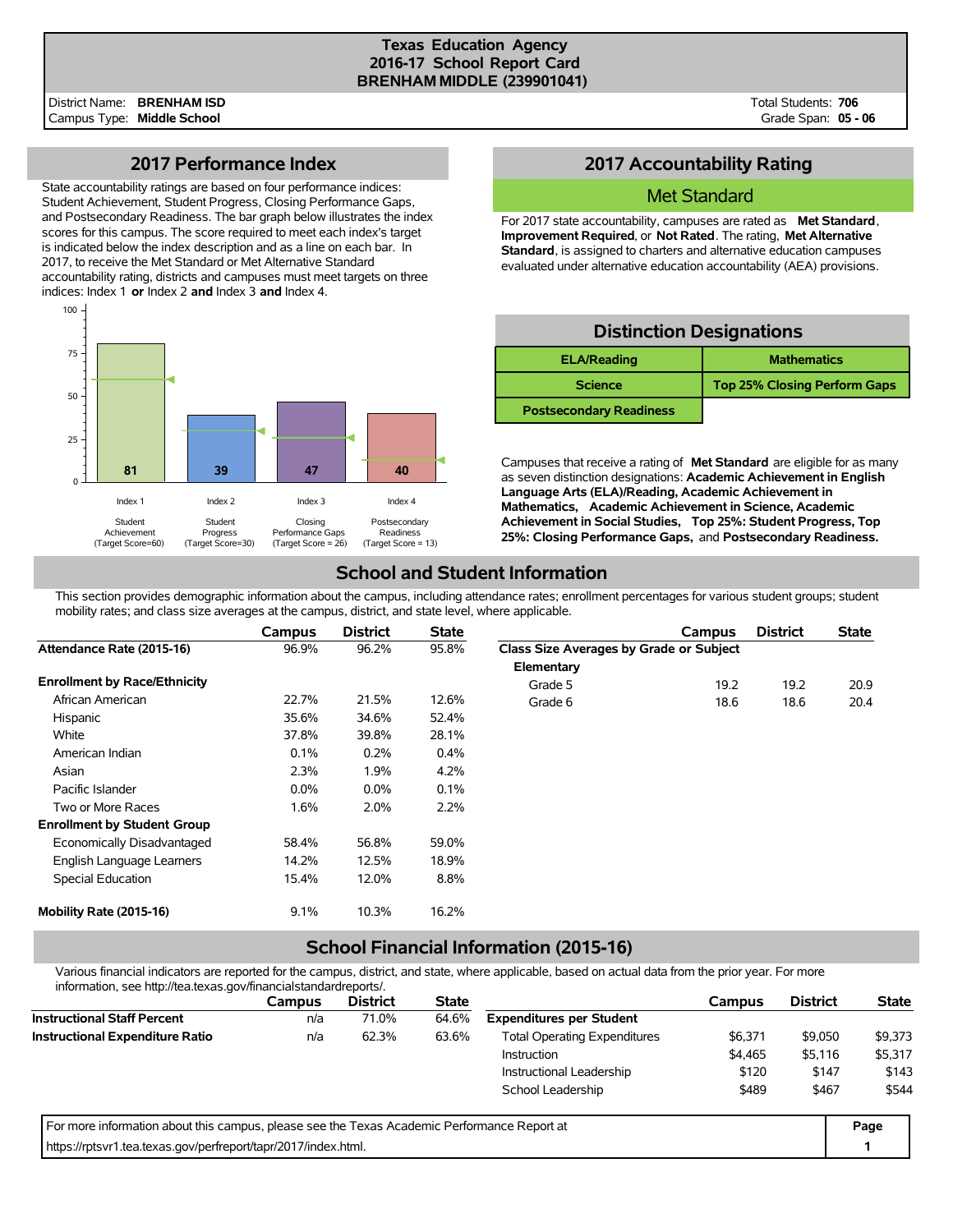| <b>Texas Education Agency</b> | <b>BRENHAM MIDDLE (239901041)</b> |  |
|-------------------------------|-----------------------------------|--|
| 2016-17 School Report Card    | <b>BRENHAM ISD</b>                |  |

|                                                                             |      |              |     | All                        | African |                 |       |                          |        | <b>Pacific</b>           | Two or<br><b>More</b> |                       |
|-----------------------------------------------------------------------------|------|--------------|-----|----------------------------|---------|-----------------|-------|--------------------------|--------|--------------------------|-----------------------|-----------------------|
|                                                                             |      | <b>State</b> |     | District Students American |         | <b>Hispanic</b> | White | American<br>Indian       | Asian  | <b>Islander</b>          | Races                 | Econ<br><b>Disadv</b> |
| STAAR Percent at Approaches Grade Level or Above (Sum of All Grades Tested) |      |              |     |                            |         |                 |       |                          |        |                          |                       |                       |
| All Subjects                                                                | 2017 | 75%          | 73% | 81%                        | 72%     | 77%             | 90%   |                          | 93%    | $\overline{\phantom{a}}$ | 75%                   | 73%                   |
|                                                                             | 2016 | 75%          | 72% | 77%                        | 62%     | 75%             | 86%   | $\overline{a}$           | 65%    | ÷,                       | 68%                   | 68%                   |
| Reading                                                                     | 2017 | 72%          | 69% | 76%                        | 65%     | 69%             | 88%   | $\overline{\phantom{a}}$ | 82%    | $\blacksquare$           | 73%                   | 66%                   |
|                                                                             | 2016 | 73%          | 68% | 73%                        | 57%     | 70%             | 85%   | $\overline{\phantom{a}}$ | $\ast$ | $\overline{\phantom{a}}$ | 67%                   | 63%                   |
| Mathematics                                                                 | 2017 | 79%          | 80% | 87%                        | 81%     | 84%             | 93%   | $\overline{\phantom{a}}$ | 100%   | $\overline{\phantom{a}}$ | 82%                   | 81%                   |
|                                                                             | 2016 | 76%          | 77% | 80%                        | 67%     | 80%             | 87%   | $\overline{\phantom{a}}$ | 86%    | $\overline{\phantom{a}}$ | 67%                   | 74%                   |
| Science                                                                     | 2017 | 79%          | 81% | 82%                        | 70%     | 82%             | 90%   | $\overline{a}$           | 100%   |                          | $\ast$                | 74%                   |
|                                                                             | 2016 | 79%          | 77% | 77%                        | 61%     | 75%             | 88%   |                          | $\ast$ |                          | $\ast$                | 67%                   |
| STAAR Percent at Meets Grade Level (Sum of All Grades Tested)               |      |              |     |                            |         |                 |       |                          |        |                          |                       |                       |
| Two or More Subjects 2017                                                   |      | 48%          | 45% | 42%                        | 28%     | 35%             | 56%   | $\overline{\phantom{a}}$ | 70%    |                          | $\ast$                | 31%                   |
|                                                                             | 2016 | 45%          | 39% | 32%                        | 15%     | 21%             | 49%   |                          | $\ast$ |                          | $\ast$                | 17%                   |
| Reading                                                                     | 2017 | 48%          | 46% | 43%                        | 31%     | 36%             | 58%   | $\overline{\phantom{a}}$ | 60%    | $\overline{\phantom{a}}$ | $\ast$                | 31%                   |
|                                                                             | 2016 | 46%          | 39% | 37%                        | 18%     | 26%             | 57%   | $\overline{\phantom{a}}$ | $\ast$ |                          | $\ast$                | 22%                   |
| <b>Mathematics</b>                                                          | 2017 | 48%          | 48% | 52%                        | 38%     | 46%             | 67%   | $\overline{\phantom{a}}$ | 90%    |                          | $\ast$                | 43%                   |
|                                                                             | 2016 | 43%          | 40% | 41%                        | 21%     | 33%             | 57%   | $\overline{a}$           | $\ast$ |                          | $\ast$                | 27%                   |
| Science                                                                     | 2017 | 52%          | 52% | 54%                        | 35%     | 52%             | 68%   | $\overline{a}$           | 86%    |                          | $\ast$                | 45%                   |
|                                                                             | 2016 | 47%          | 43% | 34%                        | 12%     | 27%             | 51%   |                          | $\ast$ |                          | $\ast$                | 16%                   |
| STAAR Percent at Masters Grade Level (Sum of All Grades Tested)             |      |              |     |                            |         |                 |       |                          |        |                          |                       |                       |
| All Subjects                                                                | 2017 | 20%          | 18% | 24%                        | 15%     | 19%             | 34%   |                          | 52%    |                          | $\ast$                | 18%                   |
|                                                                             | 2016 | 18%          | 15% | 17%                        | 10%     | 9%              | 28%   | $\blacksquare$           | $\ast$ |                          | $\ast$                | 9%                    |
| Reading                                                                     | 2017 | 19%          | 16% | 22%                        | 11%     | 19%             | 32%   | $\overline{\phantom{a}}$ | 45%    | $\overline{a}$           | $\ast$                | 16%                   |
|                                                                             | 2016 | 17%          | 15% | 19%                        | 11%     | 10%             | 32%   | $\blacksquare$           | $\ast$ |                          | $\ast$                | 10%                   |
| <b>Mathematics</b>                                                          | 2017 | 23%          | 21% | 23%                        | 12%     | 17%             | 34%   | $\blacksquare$           | 64%    |                          | $\ast$                | 16%                   |
|                                                                             | 2016 | 19%          | 17% | 17%                        | 10%     | 10%             | 28%   |                          | $\ast$ |                          | $\ast$                | 9%                    |
| Science                                                                     | 2017 | 19%          | 21% | 31%                        | 27%     | 25%             | 39%   |                          | $\ast$ |                          | $\ast$                | 27%                   |
|                                                                             | 2016 | 16%          | 13% | 12%                        | 9%      | 8%              | 18%   |                          | $\ast$ |                          | $\ast$                | 7%                    |
| <b>STAAR Percent Met or Exceeded Progress</b>                               |      |              |     |                            |         |                 |       |                          |        |                          |                       |                       |
| All Subjects                                                                | 2017 | 61%          | 60% | 60%                        | 59%     | 59%             | 60%   |                          | 82%    |                          | $\ast$                | 58%                   |
|                                                                             | 2016 | 62%          | 56% | 59%                        | 56%     | 58%             | 62%   |                          | $\ast$ |                          | $\ast$                | 57%                   |
| Reading                                                                     | 2017 | 59%          | 58% | 56%                        | 53%     | 55%             | 57%   | $\overline{a}$           | $\ast$ |                          | $\ast$                | 54%                   |
|                                                                             | 2016 | 60%          | 53% | 57%                        | 49%     | 57%             | 61%   |                          |        |                          | $\ast$                | 52%                   |
| <b>Mathematics</b>                                                          | 2017 | 64%          | 62% | 64%                        | 65%     | 62%             | 64%   |                          |        |                          | $\ast$                | 62%                   |
|                                                                             | 2016 | 63%          | 59% | 61%                        | 63%     | 58%             | 63%   |                          | $\ast$ |                          | $\ast$                | 61%                   |

For more information about this campus, please see the Texas Academic Performance Report at **Page Page** https://rptsvr1.tea.texas.gov/perfreport/tapr/2017/index.html. **2**

'?' Indicates that the data for this item were statistically improbable, or were reported outside a reasonable range. "Indicates zero observations reported for this group. \*' Indicates results are masked due to small numbers to protect student confidentiality. Ma' Indicates data reporting is not applicable for this group.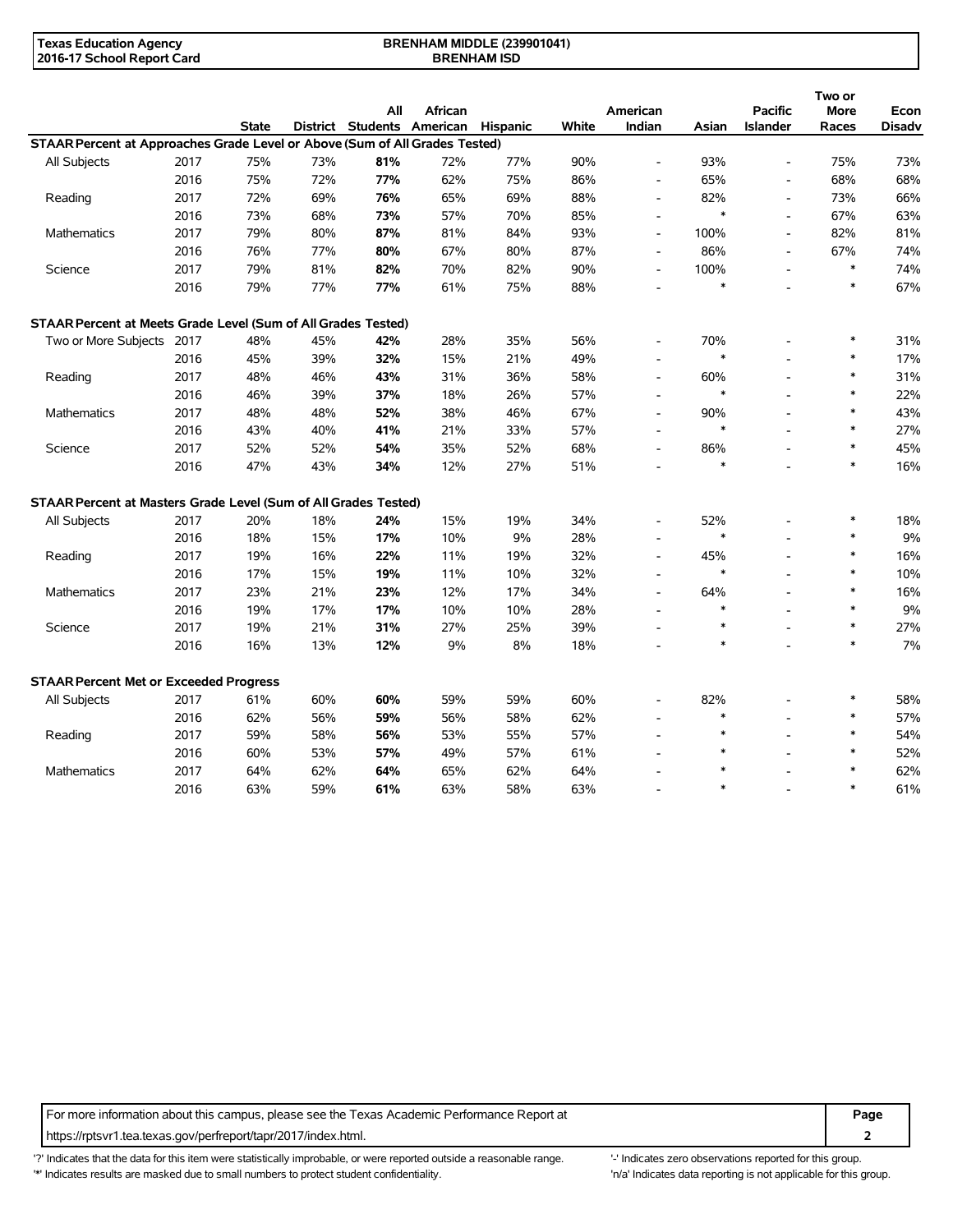#### **BRENHAM MIDDLE (239901041) BRENHAM ISD**

|                                                                    |      |              |                 |     |                 |          |       |                          |        |                                   | Two or      |                       |
|--------------------------------------------------------------------|------|--------------|-----------------|-----|-----------------|----------|-------|--------------------------|--------|-----------------------------------|-------------|-----------------------|
|                                                                    |      |              | <b>District</b> |     | African         |          | White | American<br>Indian       |        | <b>Pacific</b><br><b>Islander</b> | <b>More</b> | Econ<br><b>Disadv</b> |
|                                                                    |      | <b>State</b> |                 |     | Campus American | Hispanic |       |                          | Asian  |                                   | Races       |                       |
| <b>STAAR Percent Exceeded Progress</b>                             |      |              |                 |     |                 |          |       |                          |        |                                   |             |                       |
| All Subjects                                                       | 2017 | 19%          | 16%             | 18% | 18%             | 14%      | 21%   | $\overline{\phantom{a}}$ | 32%    |                                   | *           | 16%                   |
|                                                                    | 2016 | 17%          | 14%             | 17% | 14%             | 15%      | 20%   | $\overline{\phantom{a}}$ | $\ast$ |                                   | $\ast$      | 15%                   |
| Reading                                                            | 2017 | 17%          | 16%             | 20% | 16%             | 18%      | 24%   | $\blacksquare$           | $\ast$ |                                   | *           | 17%                   |
|                                                                    | 2016 | 16%          | 13%             | 18% | 17%             | 14%      | 22%   |                          | $\ast$ |                                   | $\ast$      | 13%                   |
| <b>Mathematics</b>                                                 | 2017 | 20%          | 17%             | 16% | 20%             | 11%      | 17%   | $\overline{\phantom{a}}$ | $\ast$ |                                   | $\ast$      | 14%                   |
|                                                                    | 2016 | 17%          | 14%             | 16% | 12%             | 16%      | 19%   |                          | $\ast$ |                                   | $\ast$      | 16%                   |
| Progress of Prior-Year Non-Proficient Students (Sum of Grades 4-8) |      |              |                 |     |                 |          |       |                          |        |                                   |             |                       |
| Reading                                                            | 2017 | 35%          | 33%             | 35% | 31%             | 25%      | 58%   |                          | $\ast$ |                                   | *           | 29%                   |
|                                                                    | 2016 | 35%          | 33%             | 30% | 22%             | 33%      | 39%   | $\overline{\phantom{a}}$ | $\ast$ | $\blacksquare$                    | $\ast$      | 27%                   |
| Mathematics                                                        | 2017 | 43%          | 45%             | 56% | 62%             | 45%      | 63%   |                          |        |                                   | $\ast$      | 51%                   |
| <b>Students Success Initiative</b>                                 |      |              |                 |     |                 |          |       |                          |        |                                   |             |                       |
| Grade 5                                                            |      |              |                 |     |                 |          |       |                          |        |                                   |             |                       |
| Students Approaching Grade Level on First STAAR Administration     |      |              |                 |     |                 |          |       |                          |        |                                   |             |                       |
| Reading                                                            | 2017 | 72%          | 69%             | 69% | 45%             | 71%      | 80%   | $\overline{\phantom{a}}$ | 78%    | $\overline{\phantom{a}}$          | 86%         | 61%                   |
| Mathematics                                                        | 2017 | 81%          | 86%             | 86% | 78%             | 83%      | 95%   | $\overline{\phantom{a}}$ | 89%    | $\overline{\phantom{a}}$          | 86%         | 80%                   |
| Students Requiring Accelerated Instruction                         |      |              |                 |     |                 |          |       |                          |        |                                   |             |                       |
| Reading                                                            | 2017 | 28%          | 31%             | 31% | 55%             | 29%      | 20%   | $\overline{\phantom{a}}$ | $\ast$ |                                   | $\ast$      | 39%                   |
| <b>Mathematics</b>                                                 | 2017 | 19%          | 14%             | 14% | 22%             | 17%      | 5%    |                          | $\ast$ |                                   | $\ast$      | 20%                   |
| <b>STAAR Cumulative Met Standard</b>                               |      |              |                 |     |                 |          |       |                          |        |                                   |             |                       |
| Reading                                                            | 2017 | 81%          | 80%             | 80% | 62%             | 78%      | 90%   | $\overline{\phantom{a}}$ | 89%    | $\overline{\phantom{a}}$          | 100%        | 72%                   |
| <b>Mathematics</b>                                                 | 2017 | 87%          | 91%             | 91% | 86%             | 88%      | 97%   | $\overline{\phantom{a}}$ | 89%    | $\overline{\phantom{a}}$          | 100%        | 87%                   |

For more information about this campus, please see the Texas Academic Performance Report at **Page Page** https://rptsvr1.tea.texas.gov/perfreport/tapr/2017/index.html. **3**

'?' Indicates that the data for this item were statistically improbable, or were reported outside a reasonable range. '' Indicates zero observations reported for this group. '\*' Indicates results are masked due to small numbers to protect student confidentiality. Ma' Indicates data reporting is not applicable for this group.